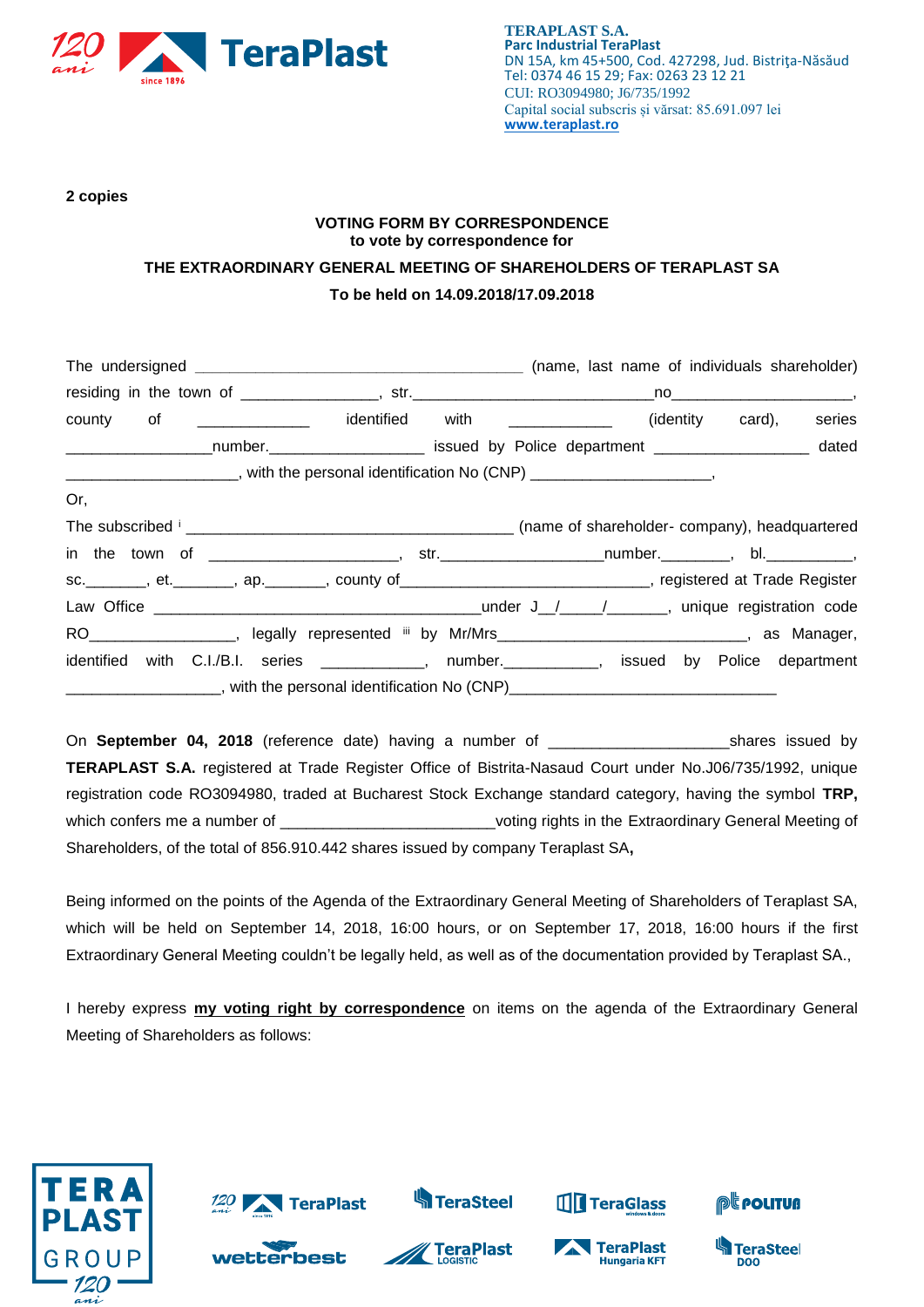

**1.** For the first item on the agenda **"Approval of the supplementation of the maximum limit of indebtedness that the company may contract in the financial year 2018 with the amount of 70,000,000 lei, which will be used exclusively to guarantee the loans of the subsidiaries and the approval of the guarantee of the credit and / or leasing contracts to be accessed by the subsidiaries, within the fixed limit, with real estate/movable securities, assignments of present and future receivable rights, assignments related to current and future available funds, resulting from current accounts and assignments of rights resulting from insurance policies":**

| For | <b>Against</b> | Abstaining |
|-----|----------------|------------|
|     |                |            |

**2.** For the second item on the agenda: **"Mandating the Board of Directors to fulfil, up to the maximum additional limit of approved indebtedness, to accomplish in the name and on behalf of the Company all necessary and useful actions to carry out those approved in accordance with paragraph 1 of this resolution. In this regard, the Board of Directors will issue decisions on: guaranteeing the access by company's subsidiaries of certain bank credits and / or credit contracts / leasing contracts, establish / change the related guarantee structure, empower the persons who will sign on behalf of and on behalf of TERAPLAST SA the warranty contracts / additional documents and any other documents or instruments that are related to or referenced in the warranty agreements and to sign any other forms, requests that may be necessary or useful related to these transactions"**

| .<br>۰O۱ | <b>Against</b> | Abstaining |
|----------|----------------|------------|
|          |                |            |

**3.** For the third item on the agenda: **"Approval of the amendment of the Decision of the Extraordinary General Meeting of Shareholders of the company no. 1 of 21.09.2017 by which was approved the redemption of the Company's own shares in order to reduce the maximum number of shares that can be redeemed from 5,150,000 shares to 3,571,114 shares, within the limit of a budget of 1,480,308.10 lei, instead of 1,850,000 lei previously approved. Own shares redeemed by the Company will be offered to employees and members of the management of the Teraplast Group companies free of charge under the stock option plan developed by the Company"**

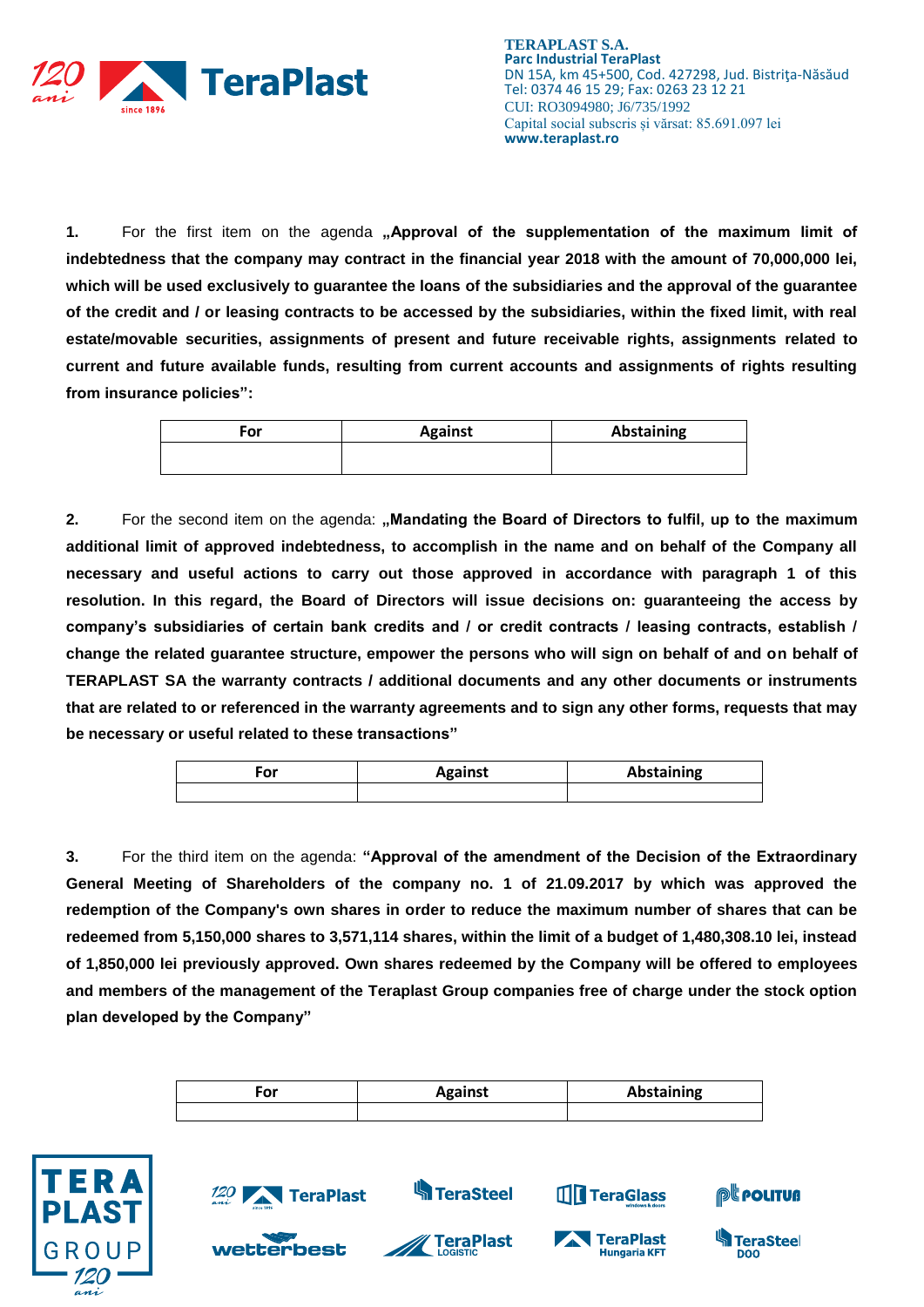

4. For the fourth item on the agenda**: " Mandating the Board of Directors to sign the decisions adopted by the Extraordinary General Meeting of Shareholders."**

| Ξor | <b>Against</b> | Abstaining |
|-----|----------------|------------|
|     |                |            |

5. For the fifth item on the agenda: "**Empowering of Mr Dorel Goia to sign for and on behalf of all shareholders present at the assembly, the Decision of E.G.M.S**.":

| ∙or | <b>Against</b> | Abstention |
|-----|----------------|------------|
|     |                |            |

**6.** For he sixth item on the agenda: "**Empowering the legal adviser, Mrs. Diana Octavia Bretfelean, to accomplish all formalities regarding registration of the Decision of E.G.M.S. at the Trade Register of Bistrita-Nasaud Law Court and to publish such decision in the Official Gazette of Romania, Part 4."**

| or | <b>Against</b> | Abstention |
|----|----------------|------------|
|    |                |            |

## **I hereby attach a copy of the valid ID iii /register certificate** iv .

## **Note : Please tick the "X" in the appropriate box vote**. **The other cells shall not be completed with any sign,**

This voting form was drawn up in accordance with the provisions of Law no. 24/2017 on the issuers of financial instruments and market operations, as well as A.S.F. Regulation No.5/2018.

This voting form is completed by the company's shareholder, each and every box vote, dated and signed properly.

**This voting form is drawn up in 2 originals** of which, one original remains with the shareholder and one original will be presented to **company** headquarters **TERAPLAST S.A.** until **September 12, 10:00 hours.**

| M | <i>(signature)</i> |
|---|--------------------|
|   |                    |

**vi\_\_\_\_\_\_\_\_\_\_\_\_\_\_\_\_\_\_\_\_\_\_\_\_\_\_\_\_\_\_\_\_\_\_\_\_\_\_\_**

(Name and surname of individual/ corporate shareholder, or its legal representative, in clear capital letters)





wetterbest



**TeraPlast** 



**Hungaria KFT** 



@Ë POLITUA